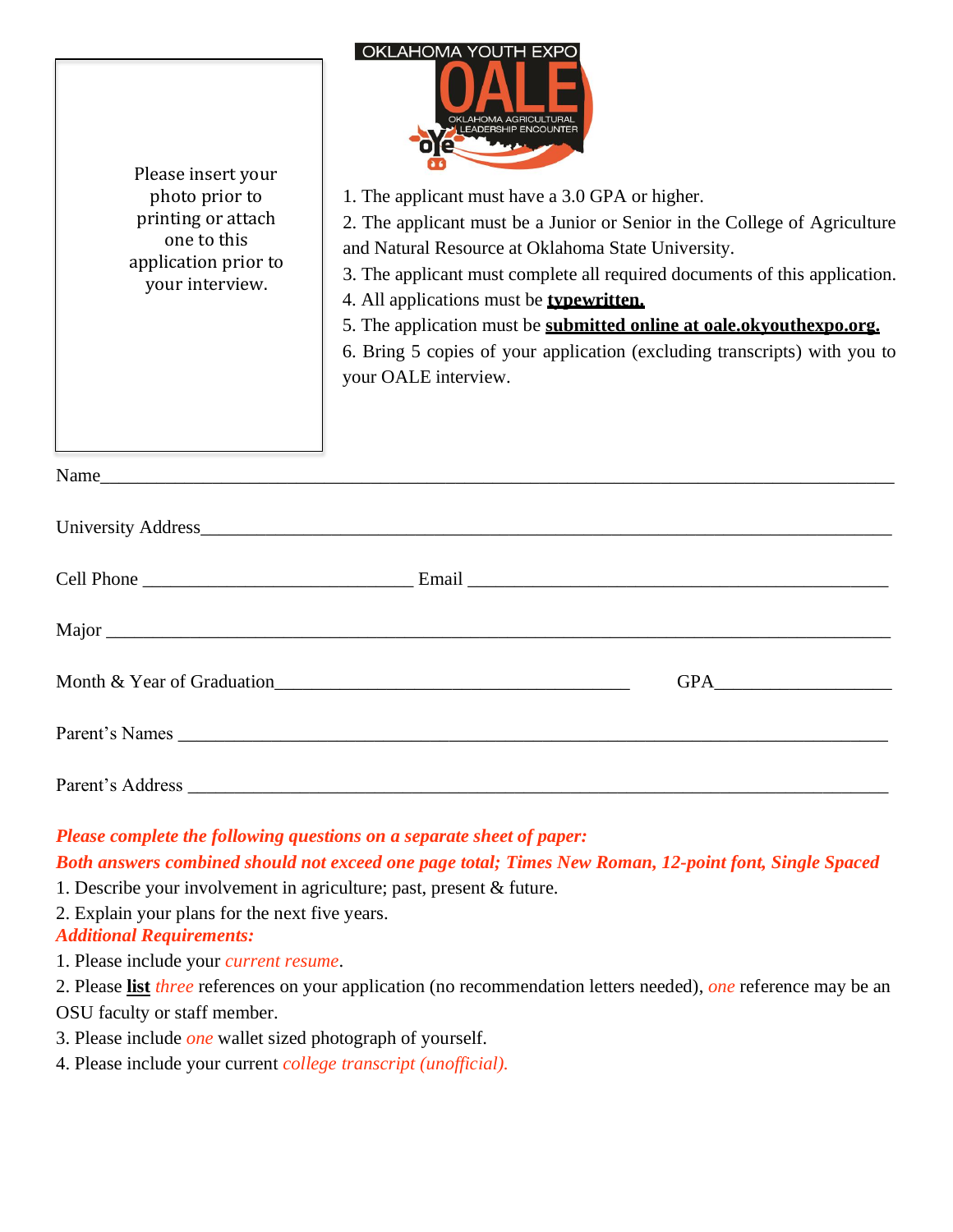

## OALE MISSION STATEMENT

The Oklahoma Agricultural Leadership Encounter is a program designed to expand the knowledge of the agricultural industry in Oklahoma for today's young adults. Expansion and extension of the educational component of the Oklahoma Junior Livestock Program through production agriculture, is a major goal of the Oklahoma Youth Expo board of directors and staff. It is only through a stronger concentration on education that future leaders are developed.

The Oklahoma Agricultural Leadership Encounter will assist class members in increasing and utilizing their knowledge base and skills to explore opportunities for the Industry of Agriculture, which will benefit not only our local communities but our state and nation as well. Through various opportunities, class members will visit a variety of agriculturally based companies and organizations across the state. Students will be introduced and exposed to the legislative process and how it affects the agricultural industry. Lastly, students will have the opportunity to join the Oklahoma Youth Expo, "The World's Largest Junior Livestock Show," as a valuable staff member.

Oklahoma State University is a natural fit for the Oklahoma Agricultural Leadership Encounter. Oklahoma State University implements and exudes the highest standards possible in terms of education, research, faculty and students. The Oklahoma Youth Expo is proud of its relationship with the oldest land grant university in Oklahoma; Oklahoma State University. Through this partnership, the classroom will be extended in a "hands on manner." Members of Class XX of the Oklahoma Agricultural Leadership Encounter will have the opportunity to gain two credit hours towards an undergraduate degree at Oklahoma State University.

## SPONSORED BY THE OKLAHOMA YOUTH EXPO & OKLAHOMA STATE UNIVERSITY